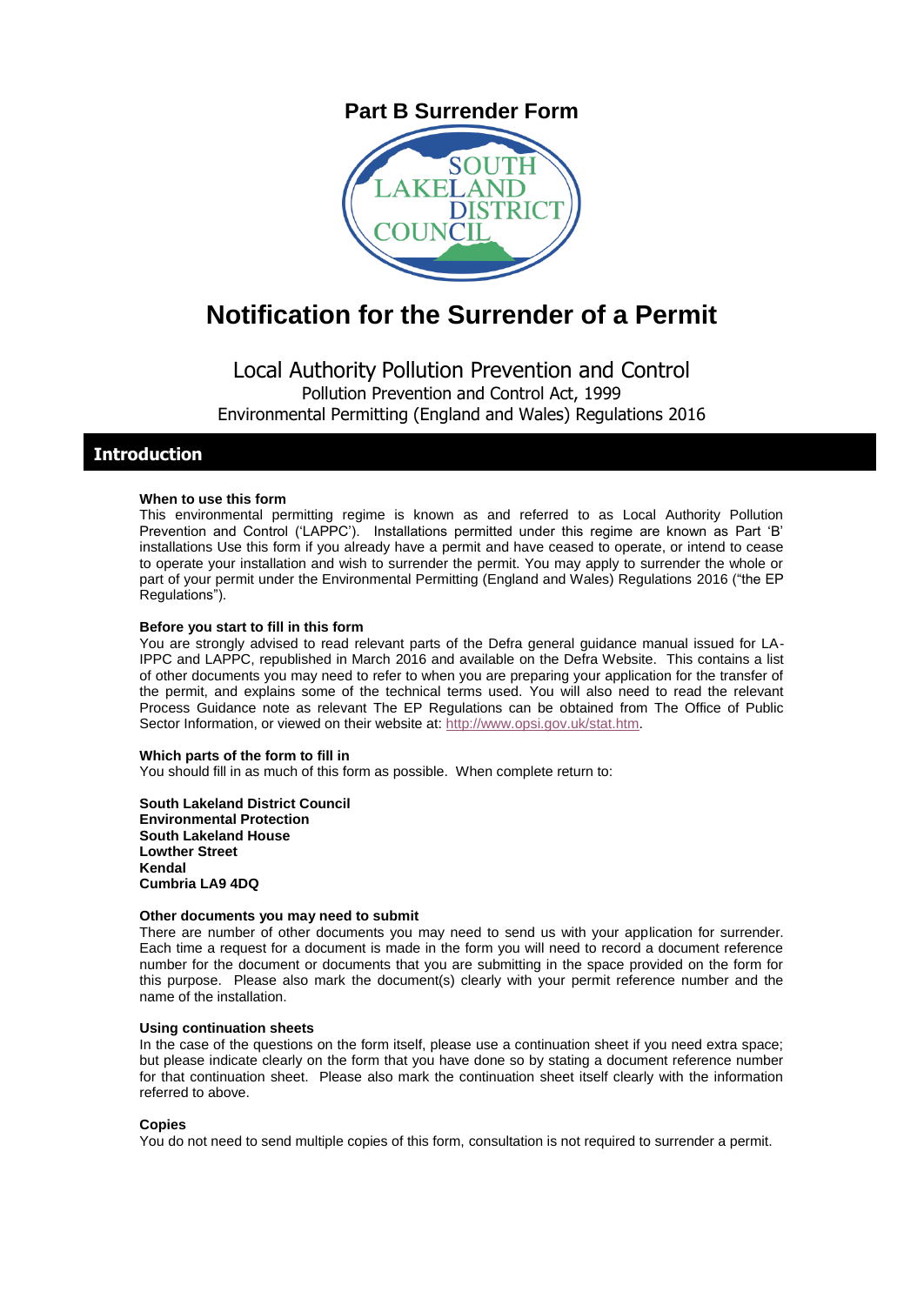#### **If you need help and advice**

We have made the form as straightforward as possible, but please get in touch with us at the local authority address given above if you need any advice on how to set out the information we need.

| Α1 | <b>Applicant details</b> |  |
|----|--------------------------|--|
|    |                          |  |

**A1.1** Name of the installation

**A1.2** Please give the address of the site of the installation

Postcode Telephone

#### **A1.3** Permit reference number

**A2.1** The Operator – Please provide the full name of company or corporate body

Trading/business name (if different)

Registered Office address

**Postcode** 

Principal Office address (if different)

Postcode

Company registration number

**A3.1** Who can we contact about your surrender notification?

*It will help to have someone who we can contact directly with any questions about your application. The person you name should have the authority to act on behalf of the operator - This can be an agent or consultant*

Name

Position

Address \_\_

Postcode

| Telephone number |  |
|------------------|--|
|------------------|--|

Fax number

email address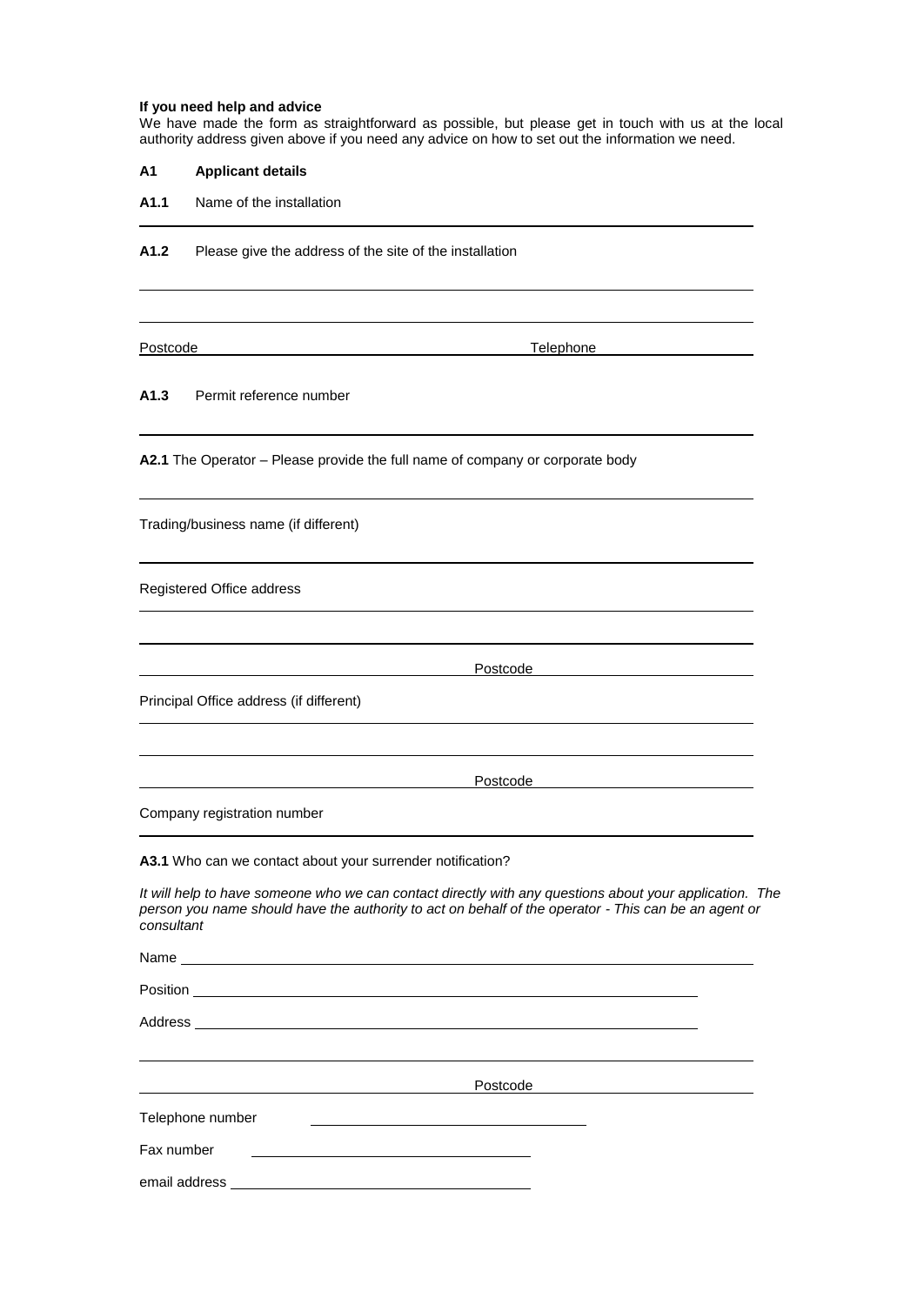**B1** Do you wish to surrender your permit in whole or in part?

Surrender whole permit

Partial surrender

*In the case of partial surrender only, please fill in the table below with details of which parts of the installation are to remain in operation and which part will cease have ceased to operate, the part of the installation will be known as 'the surrender unit'.*

*Please fill in the table below with details of all the current activities in operation at the whole installation.*

In Column 1, Box A, *Activities in the stationary technical unit which are to remain in operation.*  Please identify all activities listed in Schedule 1 to the EP Regulations that are, or are proposed, to remain in operation in the stationary technical unit of the installation.

In Column 1, Box B, *Directly associated activities which are to remain in operation* Please identify any directly associated activities that are, or are proposed, to remain in operation on the same site which:

have a technical connection with the activities in the stationary technical unit; could have an effect on pollution.

In Column 1, Box A(i), *Activities in the stationary technical unit which are to, or have, ceased operation.* Please identify all activities listed in Schedule 1 to the EP Regulations that are, or are proposed, to cease operation in the stationary technical unit of the installation.

In Column 1, Box B(i), *Directly associated activities which are to, or have, ceased operation* Please identify any directly associated activities that are, or are proposed, to cease operation on the same site which:

have a technical connection with the activities in the stationary technical unit; could have an effect on pollution.

In Column 2, both Boxes A and B, please quote the Chapter number, Section number, then paragraph and sub-paragraph number as shown in Part 2 of Schedule 1 to the EP Regulations [For example, *Manufacturing glass and glass fibre where the use of lead or any lead compound is involved*, would be listed as Chapter 3, Section 3.3, Part B(b)]*.*

In the case of mobile plant please list any serial number which apply to plant or equipment.

**B1.1** Installation table for partial surrender of permit

| <b>COLUMN1</b>                                                                                            | COLUMN <sub>2</sub>                                   |
|-----------------------------------------------------------------------------------------------------------|-------------------------------------------------------|
| Box A<br>Activities to remain in operation in the Stationary Technical Unit                               | Section in Schedule 1 of the EP<br><b>Regulations</b> |
|                                                                                                           |                                                       |
|                                                                                                           |                                                       |
|                                                                                                           |                                                       |
|                                                                                                           |                                                       |
| Box B<br>Directly associated activities to remain in operation in the<br><b>Stationary Technical Unit</b> | Section in Schedule 1 of the EP<br><b>Regulations</b> |
|                                                                                                           |                                                       |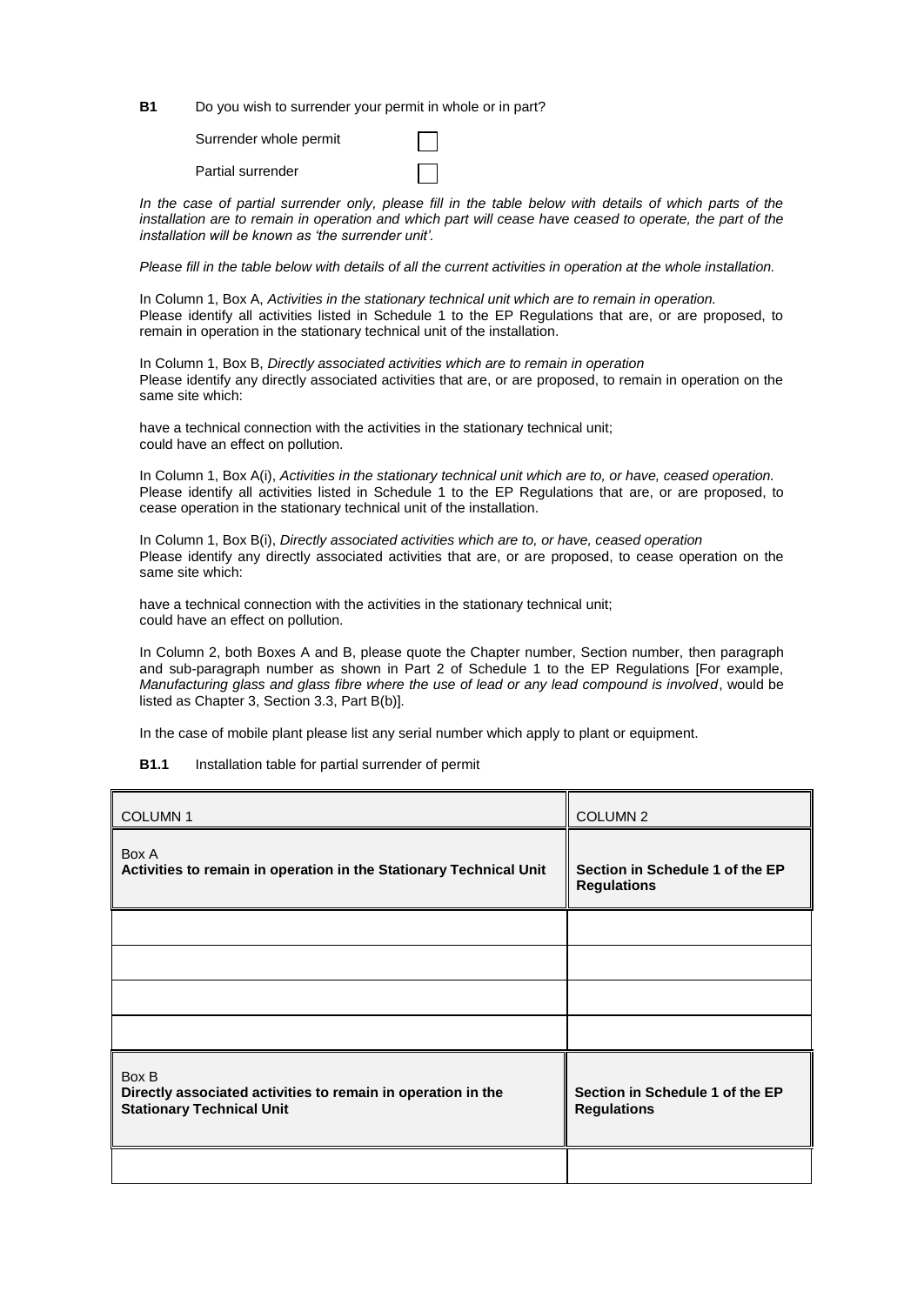| Box A(i)<br>Activities to cease operation in the Stationary Technical Unit                               | Section in Schedule 1 of the EP<br><b>Regulations</b> |
|----------------------------------------------------------------------------------------------------------|-------------------------------------------------------|
|                                                                                                          |                                                       |
|                                                                                                          |                                                       |
|                                                                                                          |                                                       |
| Box B(i)<br>Directly associated activities to cease operation in the Stationary<br><b>Technical Unit</b> | Section in Schedule 1 of the EP<br><b>Regulations</b> |
|                                                                                                          |                                                       |
|                                                                                                          |                                                       |
|                                                                                                          |                                                       |

**B.1.3** Site Maps

You do not need to provide a site map in case of a notification to surrender the whole of your permit.

In the case of partial surrender of your permit only please provide:-

\* A suitable plan or map showing the activities on the site which are to cease operation (the surrender unit) and the activities to remain in operation within the extent of the installation.

Doc Reference

### **B2 The Installation**

**B2.1** The date on which the activity's operation will cease

**/ /** 

**B2.2** In the case of partial surrender only you may indicate whether you consider certain conditions will require a variation in wording to take account of the surrender of the permit for part of the facility. Please detail the exact conditions you wish to change in your current permit.

| <b>Permit condition</b><br>reference | Proposed new wording of condition |
|--------------------------------------|-----------------------------------|
|                                      |                                   |
|                                      |                                   |
|                                      |                                   |
|                                      |                                   |
|                                      |                                   |
|                                      |                                   |
|                                      |                                   |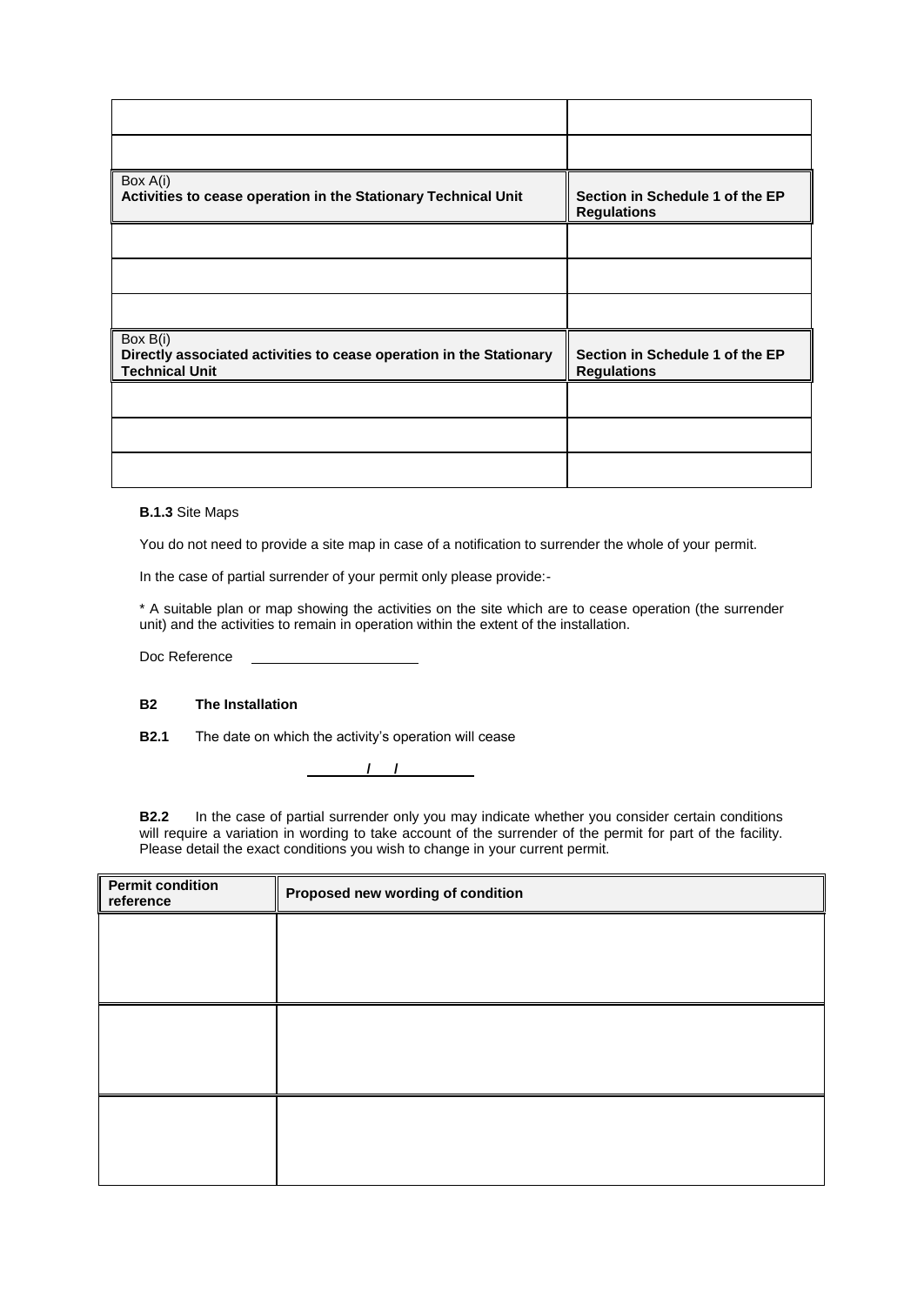#### **B2.3** Additional information

Please supply any additional information which you would like us to take account of in considering this application for surrender.

Doc Reference

#### **C3 Commercial confidentiality**

**C3.1** Is there any information in this application to surrender, or partially surrender your permit, that you wish to justify being kept from the public register on the grounds of commercial confidentiality ?

| No  |  |
|-----|--|
| Yes |  |

Please provide full justification, considering the definition of commercial confidentiality within the EP Regulations.

Doc Reference

**C3.2** Is there any information in the application to surrender, or partially surrender your permit, that you believe should be kept from the public register on the grounds of national security ?

No



Do not write anything about this information on the form. Please provide full details on separate sheets.

#### C4 Data Protection

The information you give will be used by the Local Authority to determine your application to surrender, or partially surrender your permit. It will be placed on the relevant public register. We may also use and or disclose any of the information you give us in order to:

- consult with the public, public bodies and other organisations;
- carry out statistical analysis, research and development on environmental issues;
- provide public register information to enquirers;
- make sure you keep to the conditions of your permit and deal with any matters relating to your permit;
- investigate possible breaches of environmental law and take any resulting action;
- prevent breaches of environmental law;
- offer you documents or services relating to environmental matters;
- respond to requests for information under the Freedom of Information Act 2000 and the Environmental Information Regulations 2004 (if the Data Protection Act allows);
- assess customer service satisfaction and improve our service.